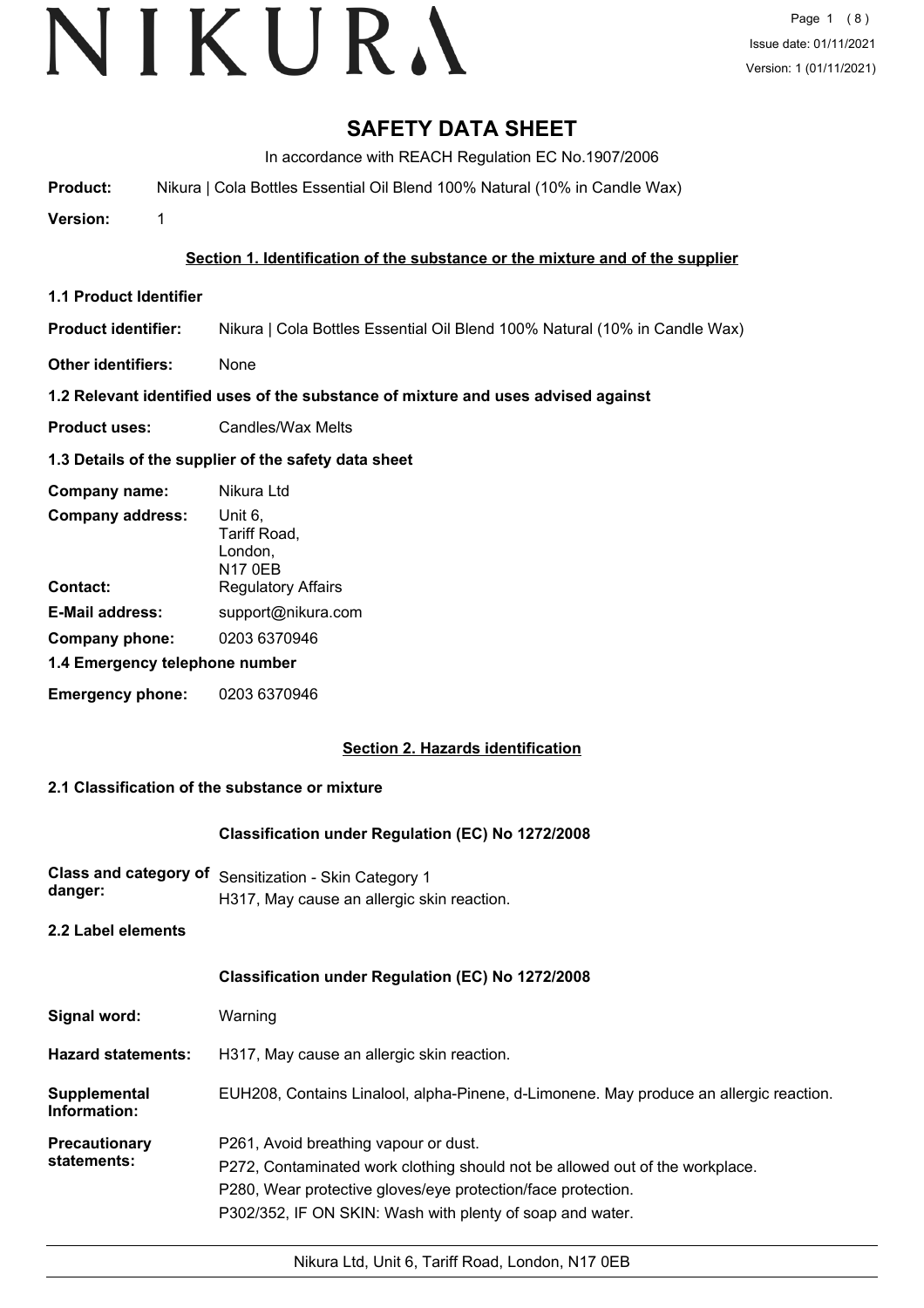# **SAFETY DATA SHEET**

In accordance with REACH Regulation EC No.1907/2006 **Product:** Nikura | Cola Bottles Essential Oil Blend 100% Natural (10% in Candle Wax) **Version:** 1 P333/313, If skin irritation or rash occurs: Get medical advice/attention. P363, Wash contaminated clothing before reuse. P501, Dispose of contents/container to approved disposal site, in accordance with local regulations. **Pictograms: Other hazards:** None **2.3 Other hazards**

# **Section 3. Composition / information on ingredients**

# **3.2 Mixtures**

#### **Contains:**

| <b>Name</b>         | <b>CAS</b> | EC.       | <b>REACH Registration</b><br>No. | $\%$     | <b>Classification for</b><br>(CLP) 1272/2008                                                                                                              |
|---------------------|------------|-----------|----------------------------------|----------|-----------------------------------------------------------------------------------------------------------------------------------------------------------|
| Cinnamaldehyde      | 104-55-2   | 203-213-9 |                                  | $0.68\%$ | Acute Tox. 4-Skin Irrit.<br>2-Eye Irrit. 2-Skin<br>Sens. 1A-Aquatic<br>Chronic 3;H312-H315-<br>H317-H319-H412.-                                           |
| <b>I</b> d-Limonene | 5989-27-5  | 227-813-5 |                                  | 0.25%    | Flam. Liq. 3-Skin Irrit.<br>2-Skin Sens. 1B-Asp.<br>Tox 1-Aquatic Acute 1-<br>Aquatic Chronic 3;<br>lH226-H304-H315-<br>lH317-H400-H412.-                 |
| alpha-Pinene        | 80-56-8    | 201-291-9 |                                  | 0.14%    | Flam. Lig. 3-Acute Tox.<br>4-Skin Irrit, 2-Skin<br>Sens. 1B-Asp. Tox 1-<br>Aquatic Acute 1-<br>Aquatic Chronic 1;<br>lH226-H302-H304-<br>H315-H317-H410.- |
| <b>I</b> Linalool   | 78-70-6    | 201-134-4 |                                  | 0.12%    | Skin Irrit. 2-Eye Irrit. 2-<br>Skin Sens. 1B;H315-<br>H317-H319.-                                                                                         |

# **Substances with Community workplace exposure limits:**

Not Applicable

**Substances that are persistent, bioaccumulative and toxic or very persistent and very bioaccumulative, greater than 0.1%:**

Not Applicable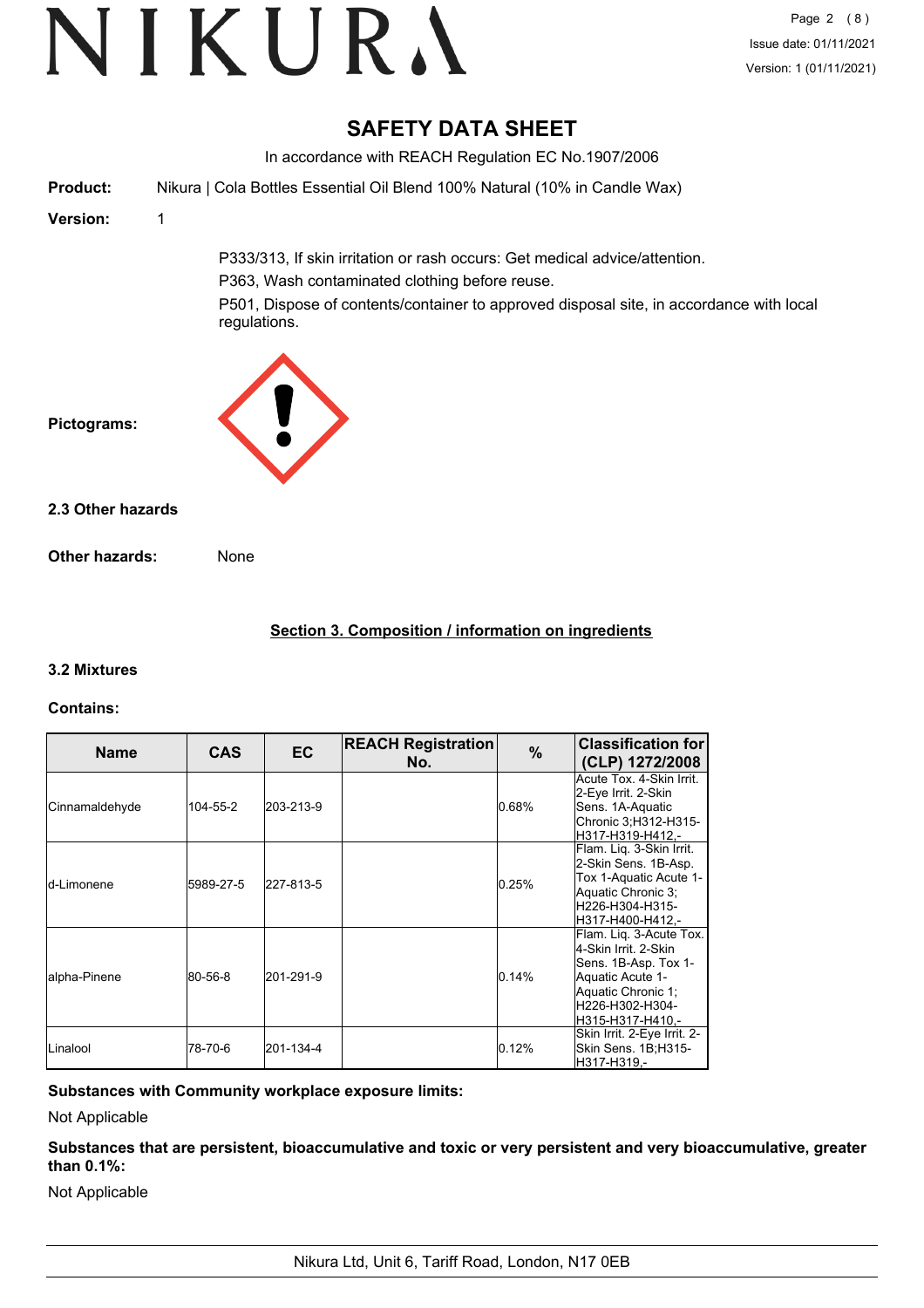# VIKURA

# **SAFETY DATA SHEET**

In accordance with REACH Regulation EC No.1907/2006

| Product: | Nikura   Cola Bottles Essential Oil Blend 100% Natural (10% in Candle Wax) |
|----------|----------------------------------------------------------------------------|
|          |                                                                            |

**Version:** 1

### **Section 4. First-aid measures**

#### **4.1 Description of first aid measures**

**Inhalation:** Remove from exposure site to fresh air, keep at rest, and obtain medical attention. **Eye exposure:** Flush immediately with water for at least 15 minutes. Contact physician if symptoms persist. **Skin exposure:** IF ON SKIN: Wash with plenty of soap and water. **Ingestion:** Rinse mouth with water and obtain medical attention.

### **4.2 Most important symptoms and effects, both acute and delayed**

May cause an allergic skin reaction.

### **4.3 Indication of any immediate medical attention and special treatment needed**

None expected, see Section 4.1 for further information.

### **SECTION 5: Firefighting measures**

#### **5.1 Extinguishing media**

Suitable media: Carbon dioxide, Dry chemical, Foam.

#### **5.2 Special hazards arising from the substance or mixture**

In case of fire, may be liberated: Carbon monoxide, Unidentified organic compounds.

#### **5.3 Advice for fire fighters:**

In case of insufficient ventilation, wear suitable respiratory equipment.

#### **Section 6. Accidental release measures**

#### **6.1 Personal precautions, protective equipment and emergency procedures:**

Avoid inhalation. Avoid contact with skin and eyes. See protective measures under Section 7 and 8.

#### **6.2 Environmental precautions:**

Keep away from drains, surface and ground water, and soil.

#### **6.3 Methods and material for containment and cleaning up:**

Remove ignition sources. Provide adequate ventilation. Avoid excessive inhalation of vapours. Contain spillage immediately by use of sand or inert powder. Dispose of according to local regulations.

#### **6.4 Reference to other sections:**

Also refer to sections 8 and 13.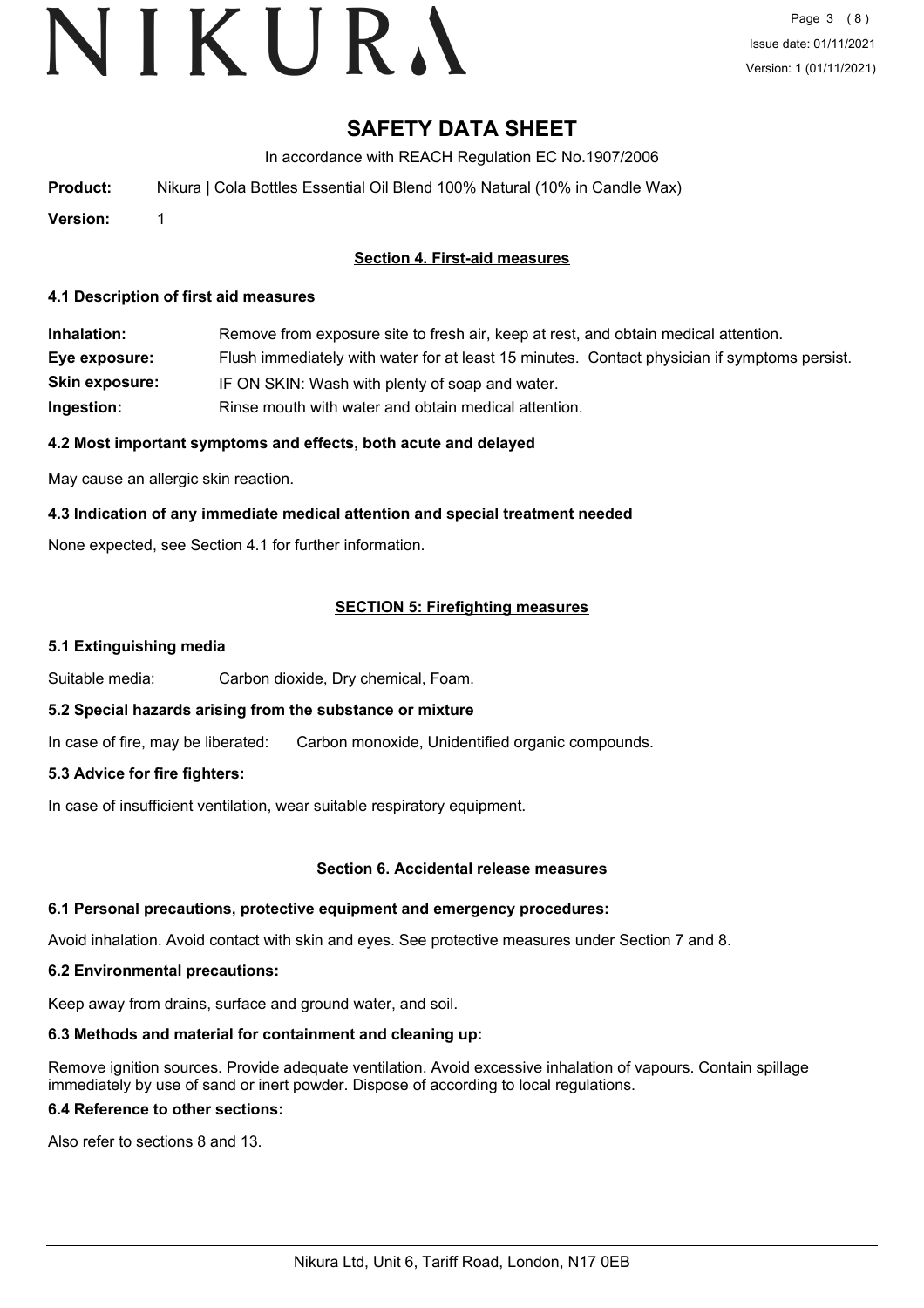# VIKURA

# **SAFETY DATA SHEET**

In accordance with REACH Regulation EC No.1907/2006

| <b>Product:</b> |  | Nikura   Cola Bottles Essential Oil Blend 100% Natural (10% in Candle Wax) |  |  |  |  |  |  |  |
|-----------------|--|----------------------------------------------------------------------------|--|--|--|--|--|--|--|
|-----------------|--|----------------------------------------------------------------------------|--|--|--|--|--|--|--|

**Version:** 1

### **Section 7. Handling and storage**

#### **7.1 Precautions for safe handling:**

Keep away from heat, sparks, open flames and hot surfaces. - No smoking. Use personal protective equipment as required. Use in accordance with good manufacturing and industrial hygiene practices. Use in areas with adequate ventilation Do not eat, drink or smoke when using this product.

#### **7.2 Conditions for safe storage, including any incompatibilities:**

Store in a well-ventilated place. Keep container tightly closed. Keep cool. Ground/bond container and receiving equipment. Use explosion-proof electrical, ventilating and lighting equipment. Use only non-sparking tools. Take precautionary measures against static discharge.

#### **7.3 Specific end use(s):**

Candles/Wax Melts: Use in accordance with good manufacturing and industrial hygiene practices.

### **Section 8. Exposure controls/personal protection**

#### **8.1 Control parameters**

Workplace exposure limits: Not Applicable

#### **8.2 Exposure Controls**

#### **Eye / Skin Protection**

Wear protective gloves/eye protection/face protection

#### **Respiratory Protection**

Under normal conditions of use and where adequate ventilation is available to prevent build up of excessive vapour, this material should not require special engineering controls. However, in conditions of high or prolonged use, or high temperature or other conditions which increase exposure, the following engineering controls can be used to minimise exposure to personnel: a) Increase ventilation of the area with local exhaust ventilation. b) Personnel can use an approved, appropriately fitted respirator with organic vapour cartridge or canisters and particulate filters. c) Use closed systems for transferring and processing this material.

Also refer to Sections 2 and 7.

#### **Section 9. Physical and chemical properties**

#### **9.1 Information on basic physical and chemical properties**

| Appearance:                     | Not determined |
|---------------------------------|----------------|
| Odour:                          | Not determined |
| <b>Odour threshold:</b>         | Not determined |
| pH:                             | Not determined |
| Melting point / freezing point: | Not determined |
| Initial boiling point / range:  | Not determined |
| <b>Flash point:</b>             | > 200 °C       |
| <b>Evaporation rate:</b>        | Not determined |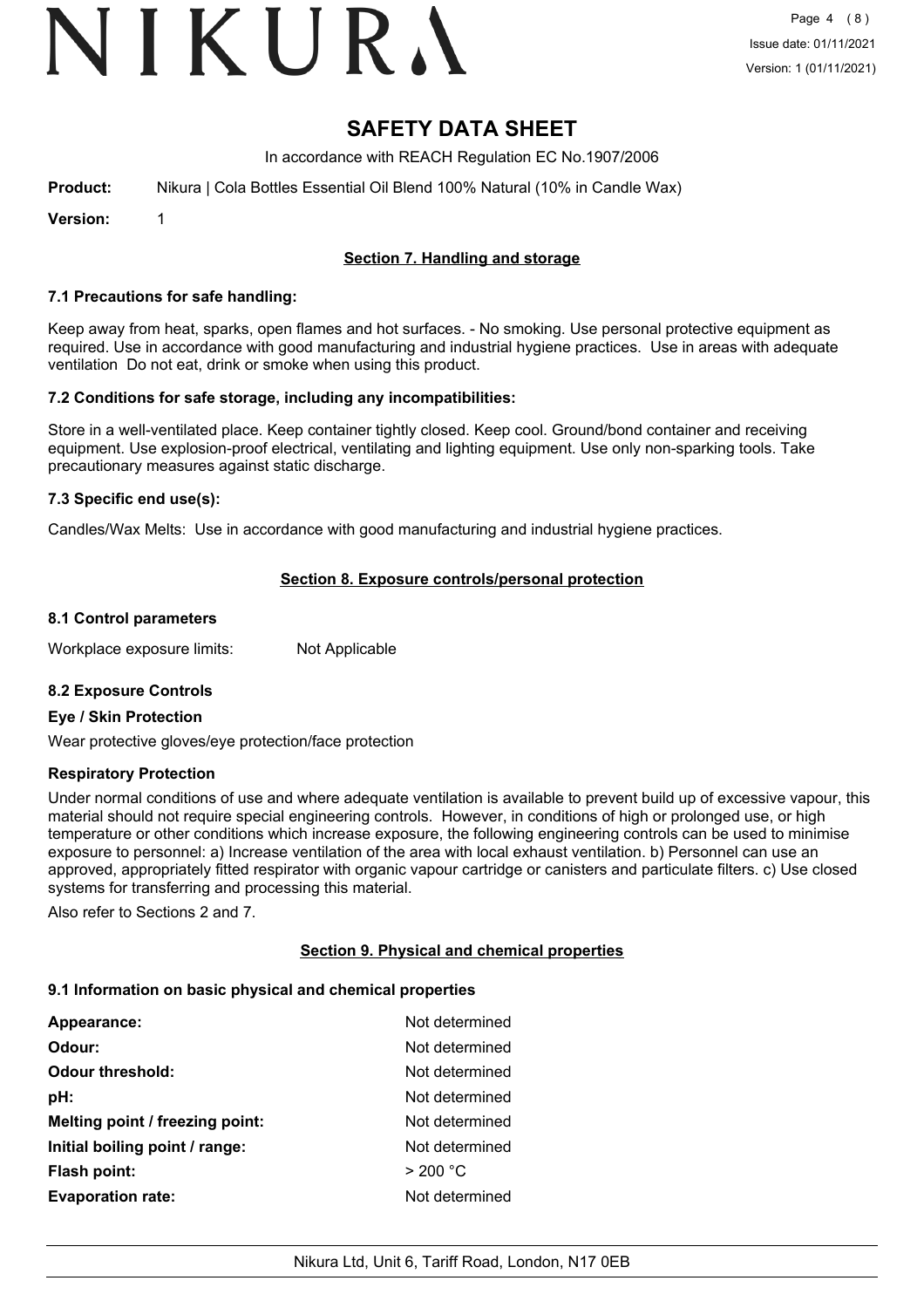# **SAFETY DATA SHEET**

In accordance with REACH Regulation EC No.1907/2006

**Product:** Nikura | Cola Bottles Essential Oil Blend 100% Natural (10% in Candle Wax)

**Version:** 1

**Flammability (solid, gas):** Not determined **Upper/lower flammability or explosive limits:** Product does not present an explosion hazard **Vapour pressure:** Not determined **Vapour density:** Not determined **Relative density:** Not determined **Solubility(ies):** Not determined **Partition coefficient: n-octanol/water:** Not determined **Auto-ignition temperature:** Not determined **Decomposition temperature:** Not determined **Viscosity:** Not determined **Explosive properties:** Not expected **Oxidising properties:** Not expected

**9.2 Other information:** None available

# **Section 10. Stability and reactivity**

#### **10.1 Reactivity:**

Presents no significant reactivity hazard, by itself or in contact with water.

#### **10.2 Chemical stability:**

Good stability under normal storage conditions.

# **10.3 Possibility of hazardous reactions:**

Not expected under normal conditions of use.

#### **10.4 Conditions to avoid:**

Avoid extreme heat.

# **10.5 Incompatible materials:**

Avoid contact with strong acids, alkalis or oxidising agents.

#### **10.6 Hazardous decomposition products:**

Not expected.

# **Section 11. Toxicological information**

# **11.1 Information on toxicological effects**

This mixture has not been tested as a whole for health effects. The health effects have been calculated using the methods outlined in Regulation (EC) No 1272/2008 (CLP).

| <b>Acute Toxicity:</b>            | Based on available data the classification criteria are not met. |
|-----------------------------------|------------------------------------------------------------------|
| <b>Acute Toxicity Oral</b>        | Not Applicable                                                   |
| <b>Acute Toxicity Dermal</b>      | Not Applicable                                                   |
| <b>Acute Toxicity Inhalation</b>  | Not Available                                                    |
| <b>Skin corrosion/irritation:</b> | Based on available data the classification criteria are not met. |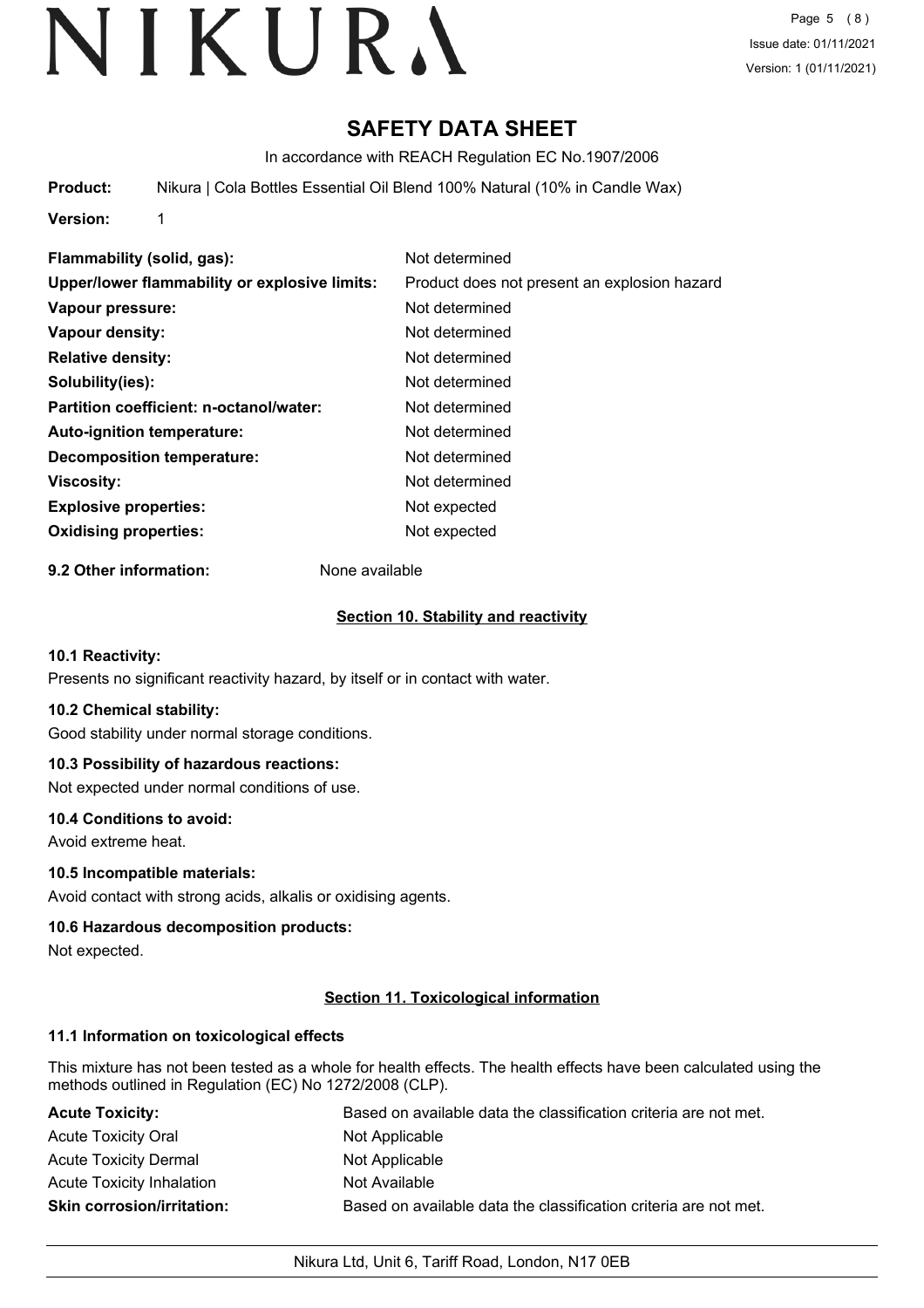# **SAFETY DATA SHEET**

In accordance with REACH Regulation EC No.1907/2006

| <b>Product:</b> |  |  |  | Nikura   Cola Bottles Essential Oil Blend 100% Natural (10% in Candle Wax) |
|-----------------|--|--|--|----------------------------------------------------------------------------|
|                 |  |  |  |                                                                            |

**Version:** 1

| Serious eye damage/irritation:            | Based on available data the classification criteria are not met. |
|-------------------------------------------|------------------------------------------------------------------|
| <b>Respiratory or skin sensitisation:</b> | Sensitization - Skin Category 1                                  |
| Germ cell mutagenicity:                   | Based on available data the classification criteria are not met. |
| Carcinogenicity:                          | Based on available data the classification criteria are not met. |
| <b>Reproductive toxicity:</b>             | Based on available data the classification criteria are not met. |
| <b>STOT-single exposure:</b>              | Based on available data the classification criteria are not met. |
| <b>STOT-repeated exposure:</b>            | Based on available data the classification criteria are not met. |
| <b>Aspiration hazard:</b>                 | Based on available data the classification criteria are not met. |

# **Information about hazardous ingredients in the mixture**

Not Applicable

Refer to Sections 2 and 3 for additional information.

# **Section 12. Ecological information**

| 12.1 Toxicity:                                                           | Not available |
|--------------------------------------------------------------------------|---------------|
| 12.2 Persistence and degradability:                                      | Not available |
| 12.3 Bioaccumulative potential:                                          | Not available |
| 12.4 Mobility in soil:                                                   | Not available |
| 12.5 Results of PBT and vPvB assessment:                                 |               |
| This substance does not meet the PBT/vPvB criteria of REACH, annex XIII. |               |
| 12.6 Other adverse effects:                                              | Not available |

#### **Section 13. Disposal considerations**

#### **13.1 Waste treatment methods:**

Dispose of in accordance with local regulations. Avoid disposing into drainage systems and into the environment. Empty containers should be taken to an approved waste handling site for recycling or disposal.

### **Section 14. Transport information**

| 14.1 UN number:                    | Not classified                                                                |
|------------------------------------|-------------------------------------------------------------------------------|
| 14.2 UN Proper Shipping Name:      | ٠                                                                             |
| 14.3 Transport hazard class(es):   | Not classified                                                                |
| <b>Sub Risk:</b>                   | Not classified                                                                |
| 14.4. Packing Group:               | Not classified                                                                |
| <b>14.5 Environmental hazards:</b> | Not environmentally hazardous for transport                                   |
| 14.6 Special precautions for user: | None additional                                                               |
|                                    | 14.7 Transport in bulk according to Annex II of MARPOL73/78 and the IBC Code: |
| Not classified                     |                                                                               |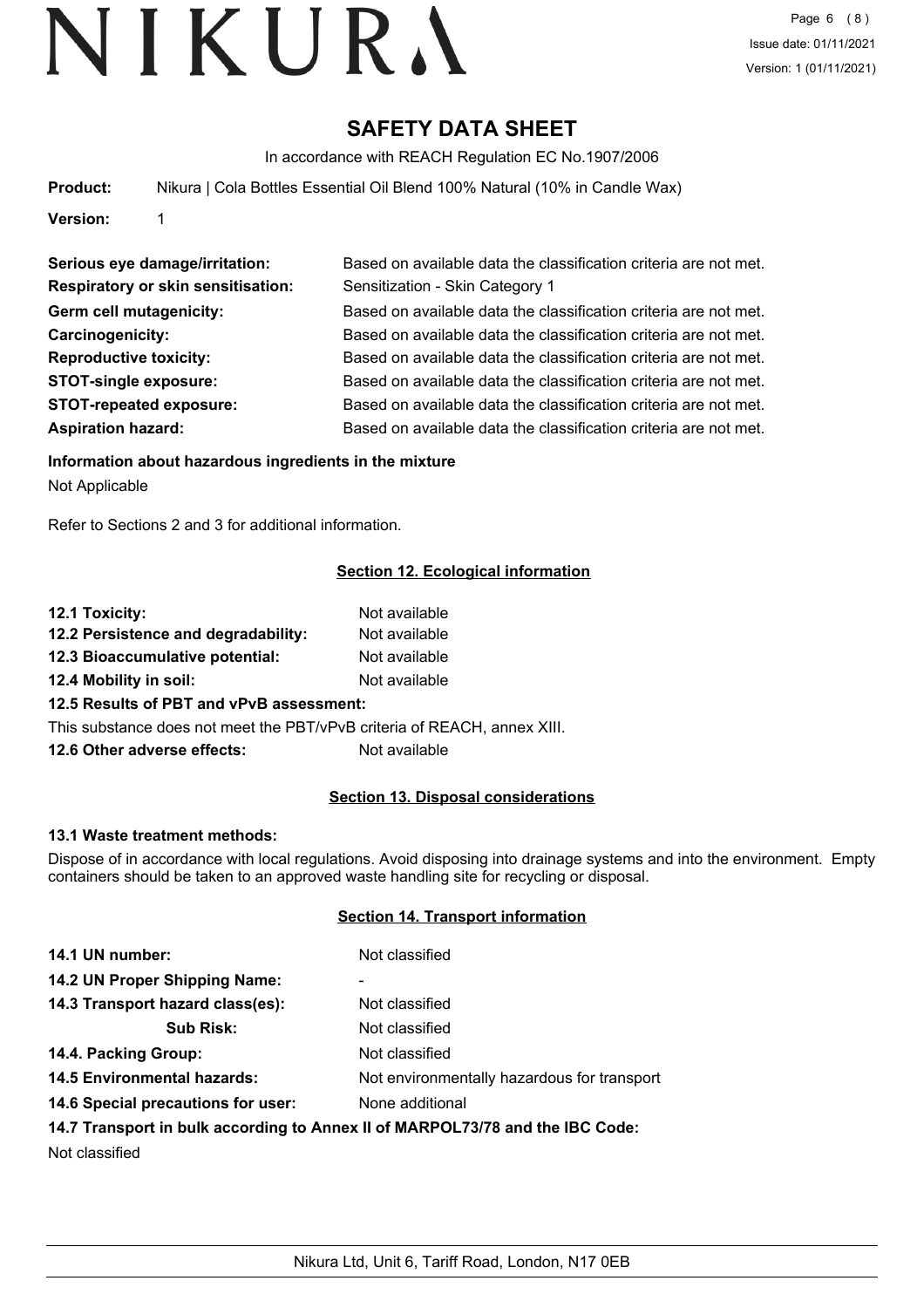# **SAFETY DATA SHEET**

In accordance with REACH Regulation EC No.1907/2006

**Product:** Nikura | Cola Bottles Essential Oil Blend 100% Natural (10% in Candle Wax)

**Version:** 1

# **Section 15. Regulatory information**

# **15.1 Safety, health and environmental regulations/legislation specific for the substance or mixture** None additional

#### **15.2 Chemical Safety Assessment**

A Chemical Safety Assessment has not been carried out for this product.

### **Section 16. Other information**

| <b>Concentration % Limits:</b>  | SS 1=14.62% |
|---------------------------------|-------------|
| <b>Total Fractional Values:</b> | SS 1=6.84   |

### **Key to revisions:**

Not applicable

#### **Key to abbreviations:**

| <b>Abbreviation</b> | <b>Meaning</b>                                                           |
|---------------------|--------------------------------------------------------------------------|
| Acute Tox. 4        | Acute Toxicity - Dermal Category 4                                       |
| Acute Tox. 4        | Acute Toxicity - Oral Category 4                                         |
| Aquatic Acute 1     | Hazardous to the Aquatic Environment - Acute Hazard Category 1           |
| Aquatic Chronic 1   | Hazardous to the Aquatic Environment - Long-term Hazard Category 1       |
| Aquatic Chronic 3   | Hazardous to the Aquatic Environment - Long-term Hazard Category 3       |
| Asp. Tox 1          | <b>Aspiration Hazard Category 1</b>                                      |
| Eye Irrit. 2        | Eye Damage / Irritation Category 2                                       |
| Flam. Liq. 3        | Flammable Liquid, Hazard Category 3                                      |
| H226                | Flammable liquid and vapour.                                             |
| H302                | Harmful if swallowed.                                                    |
| H304                | May be fatal if swallowed and enters airways.                            |
| H312                | Harmful in contact with skin.                                            |
| H315                | Causes skin irritation.                                                  |
| H317                | May cause an allergic skin reaction.                                     |
| H319                | Causes serious eye irritation.                                           |
| H400                | Very toxic to aquatic life.                                              |
| H410                | Very toxic to aquatic life with long lasting effects.                    |
| H412                | Harmful to aquatic life with long lasting effects.                       |
| P210                | Keep away from heat, sparks, open flames and hot surfaces. - No smoking. |
| P233                | Keep container tightly closed.                                           |
| P240                | Ground/bond container and receiving equipment.                           |
| P241                | Use explosion-proof electrical, ventilating and lighting equipment.      |
| P242                | Use only non-sparking tools.                                             |
| P243                | Take precautionary measures against static discharge.                    |
| P261                | Avoid breathing vapour or dust.                                          |